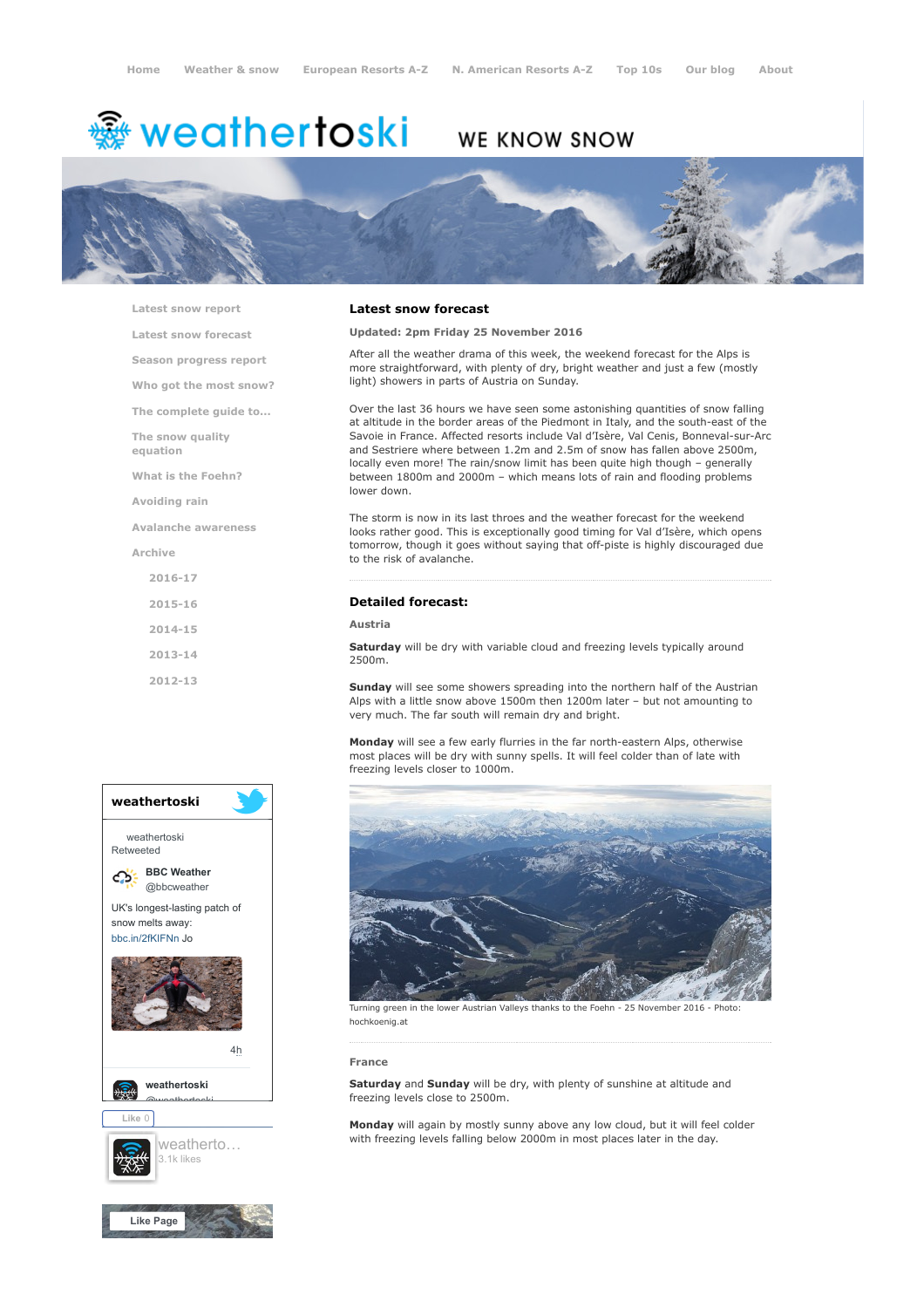Follow me on: **Luitt** 

Tweet this page

[Tweet](https://twitter.com/intent/tweet?original_referer=https%3A%2F%2Fwww.weathertoski.co.uk%2Fweather-snow%2Farchive%2Fsnow-forecast-25-11-2016%2F&ref_src=twsrc%5Etfw&text=Weather%20to%20ski%20-%20Snow%20forecast%20-%2025%20November%202016&tw_p=tweetbutton&url=https%3A%2F%2Fwww.weathertoski.co.uk%2Fweather-snow%2Farchive%2Fsnow-forecast-25-11-2016%2F)





# Contact us...

Got a burning question about weather or snow conditions in the Alps? [Contact us](https://www.weathertoski.co.uk/about-1/contact-us/) and we'll do our best to answer it...

# E: [info@weathertoski.co.uk](mailto:fraser@weathertoski.co.uk)

T: +44 (0)20 3151 3154



The huge storm that has delivered over 2m of snow at altitude in Val Cenis is now over - 25 November 2016 - Photo: facebook.com/ValCenis.officiel

## Italy

Saturday will be dry with sunny spells and freezing levels between 2000m and 2500m.

It will remain fine on **Sunday** but turning colder in the east later, with freezing levels falling below 2000m. It will be milder in the west.

Monday will also be mostly sunny but cold, with freezing levels at 1000-1500m east to west.



Serious snowfall in the Monte Rosa region, but it's nearly over - 25 November 2016 - Photo: facebook.com/MonterosaSki

## Switzerland

Saturday and Sunday will be dry with variable cloud, sunny spells and freezing levels close to 2500m at first, dropping a little later on Sunday, especially in the north and east.

Monday will also be dry and mostly sunny (at least at altitude) though colder with freezing levels closer to 1000-1500m.



The Foehn has melted most of the snow from last week on the northern side of the Alps. This is Villars - 25 November 2016 - Photo: villars.ch

# Outlook:

Tuesday and Wednesday look like being dry, with plenty more sunshine at altitude and relatively cool temperatures.